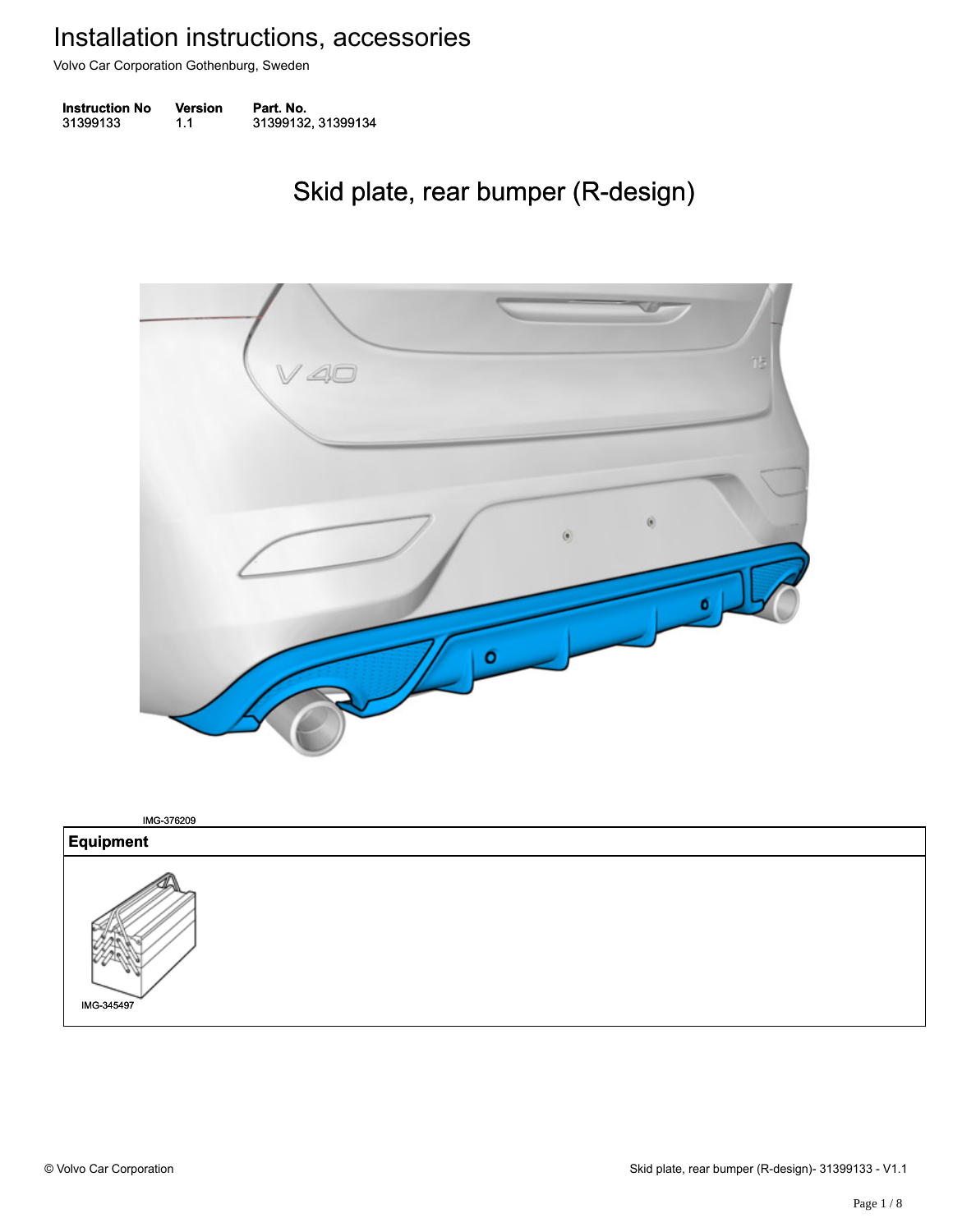Volvo Car Corporation Gothenburg, Sweden



IMG-376539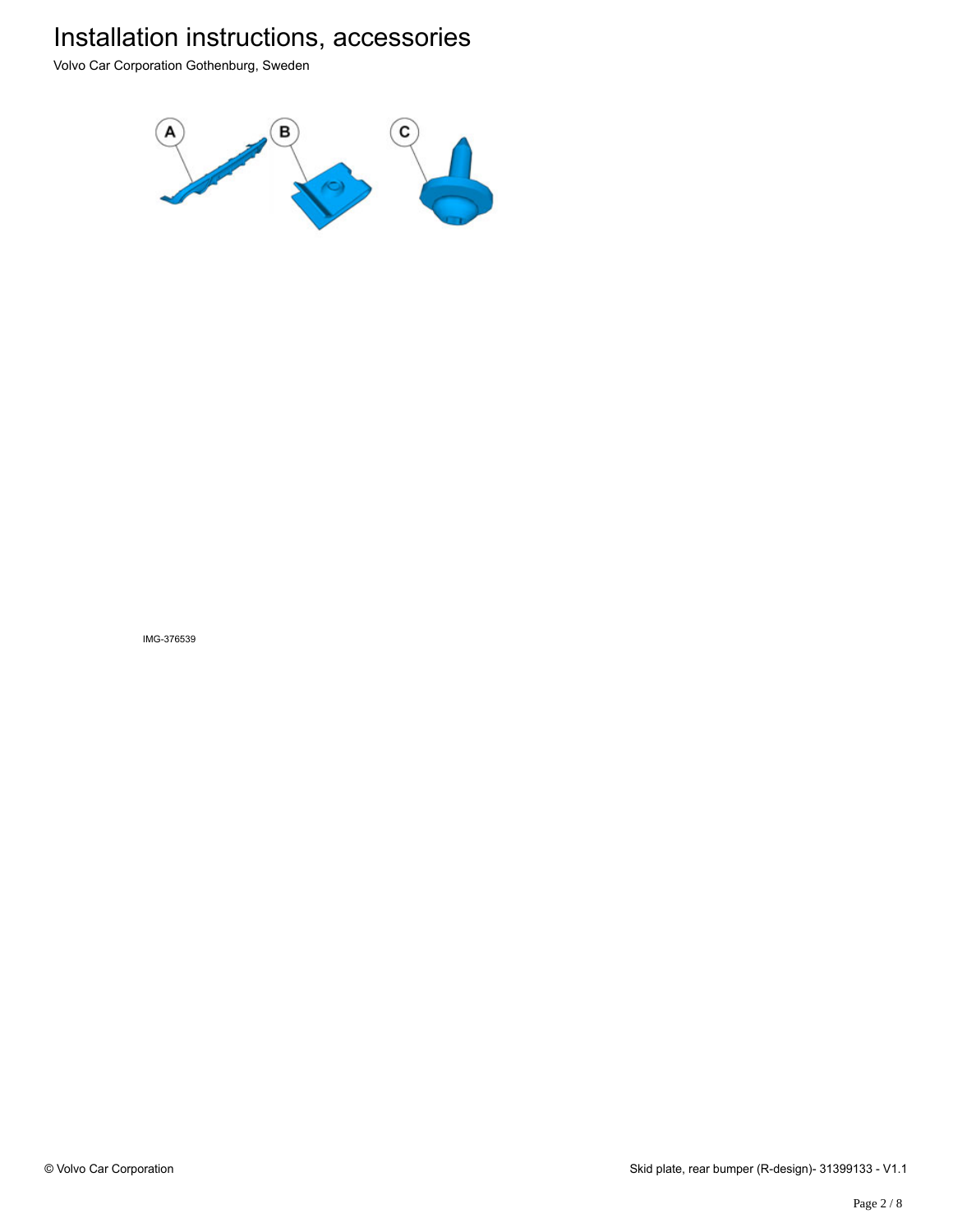Volvo Car Corporation Gothenburg, Sweden

|                | <b>Information</b>                                                                                                                                                 |
|----------------|--------------------------------------------------------------------------------------------------------------------------------------------------------------------|
|                | Read through all of the instructions before starting installation.                                                                                                 |
|                | Notifications and warning texts are for your safety and to<br>minimise the risk of something breaking during installation.                                         |
|                | Ensure that all tools stated in the instructions are available<br>before starting installation.                                                                    |
|                | Certain steps in the instructions are only presented in the form of<br>images. Explanatory text is also given for more complicated<br>steps.                       |
|                | In the event of any problems with the instructions or the<br>accessory, contact your local Volvo dealer.                                                           |
|                | <b>Color symbols</b>                                                                                                                                               |
| $\overline{2}$ |                                                                                                                                                                    |
| 3              | Note!<br>This colour chart displays (in colour print and electronic<br>version) the importance of the different colours used in the<br>images of the method steps. |
|                | 1. Used for focused component, the component with<br>which you will do something.                                                                                  |
|                | 2. Used as extra colors when you need to show or<br>differentiate additional parts.                                                                                |
|                | 3. Used for attachments that are to be removed/installed.<br>May be screws, clips, connectors, etc.                                                                |
|                | 4. Used when the component is not fully removed from<br>the vehicle but only hung to the side.                                                                     |
|                | 5. Used for standard tools and special tools.                                                                                                                      |
| IMG-363036     | 6. Used as background color for vehicle components.                                                                                                                |
|                | Removal                                                                                                                                                            |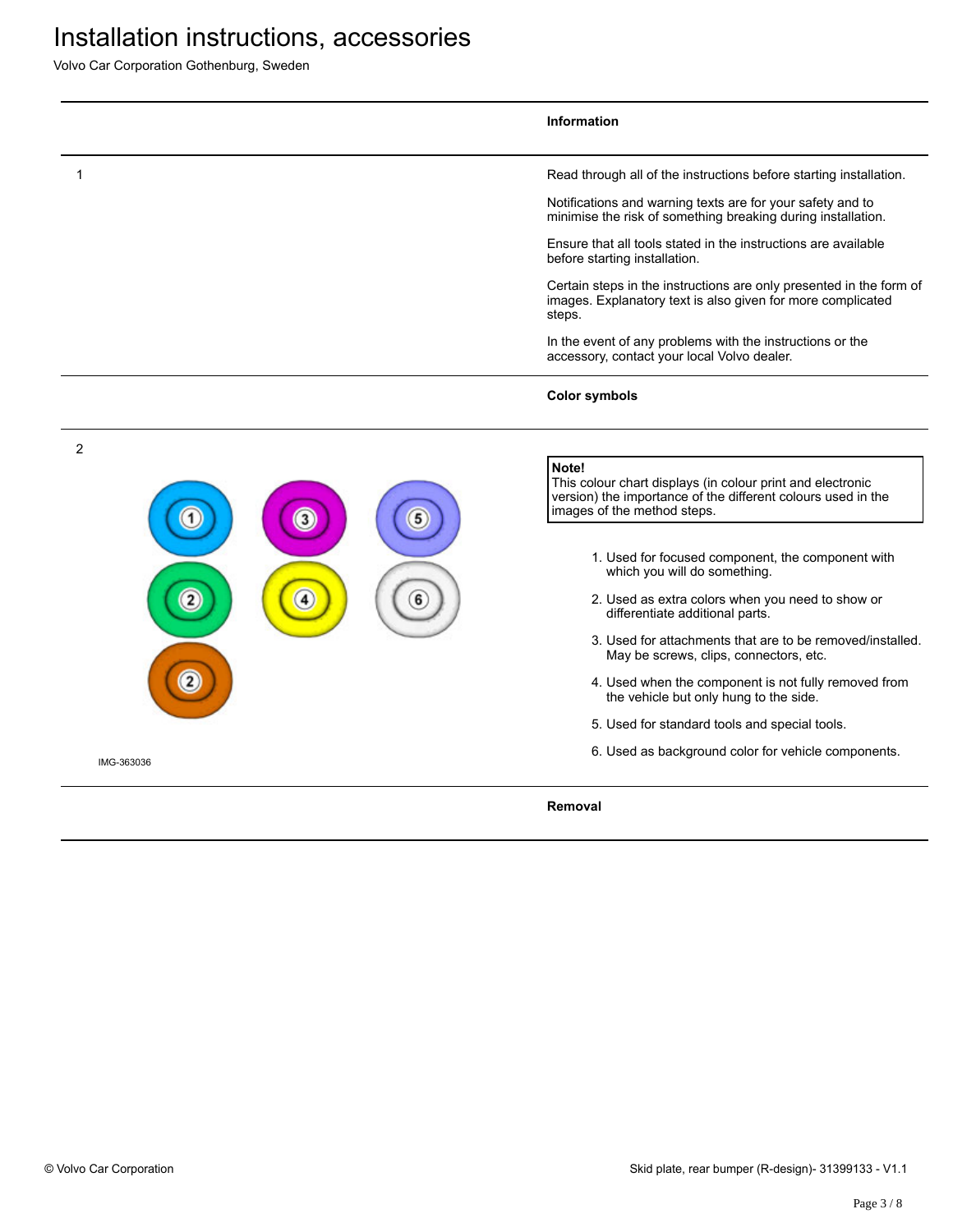Volvo Car Corporation Gothenburg, Sweden



4



**Note!** Orientation view

Remove the screws.

IMG-356081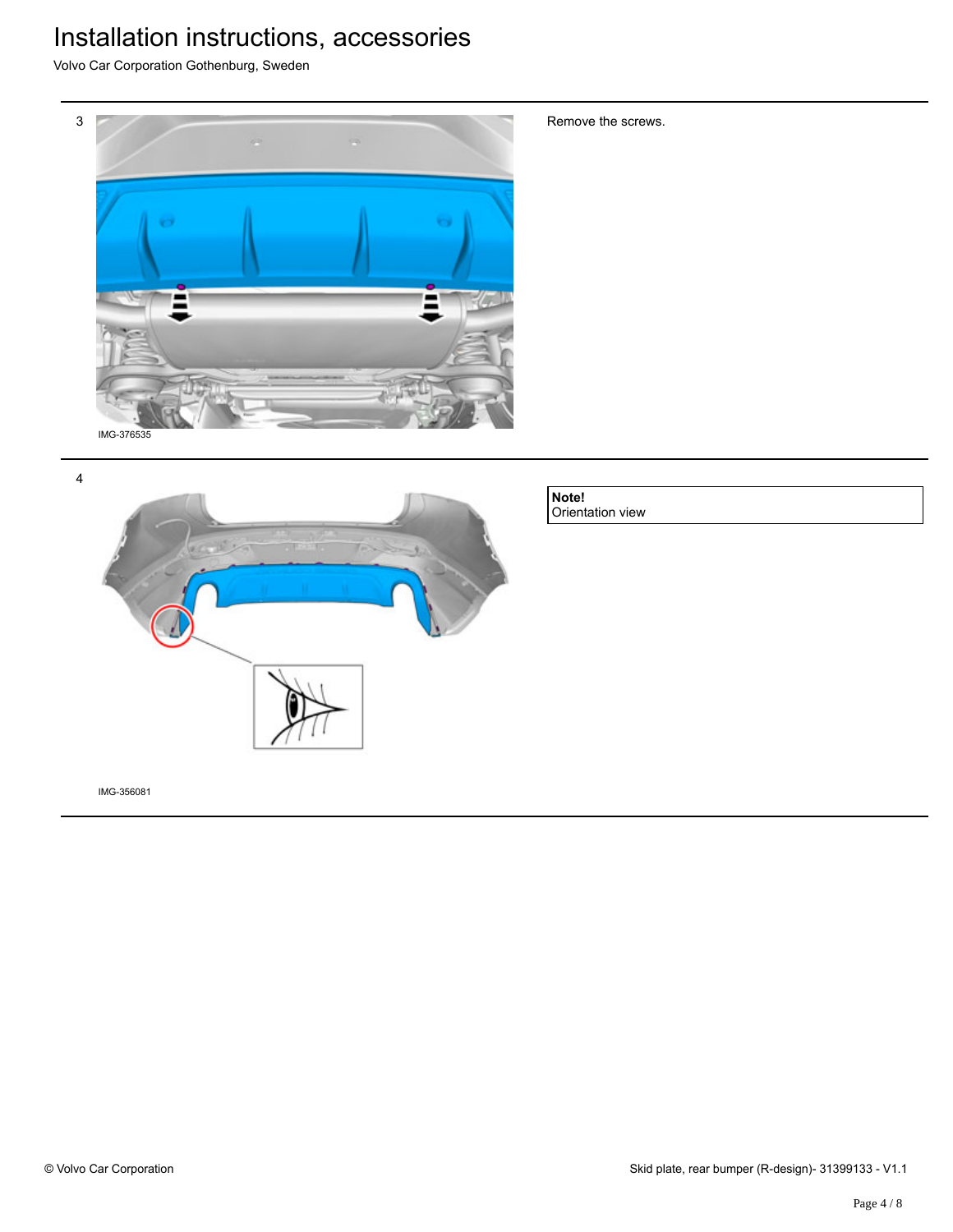Volvo Car Corporation Gothenburg, Sweden



**Use:** Interior trim remover

**Vehicles with parking assistance**



### **Caution!**

Take extra care when handling the components.

Unhook the cable harness clips. Remove the part carefully

Reuse existing parts.

**Accessory installation**

**Vehicles with fixed towbar**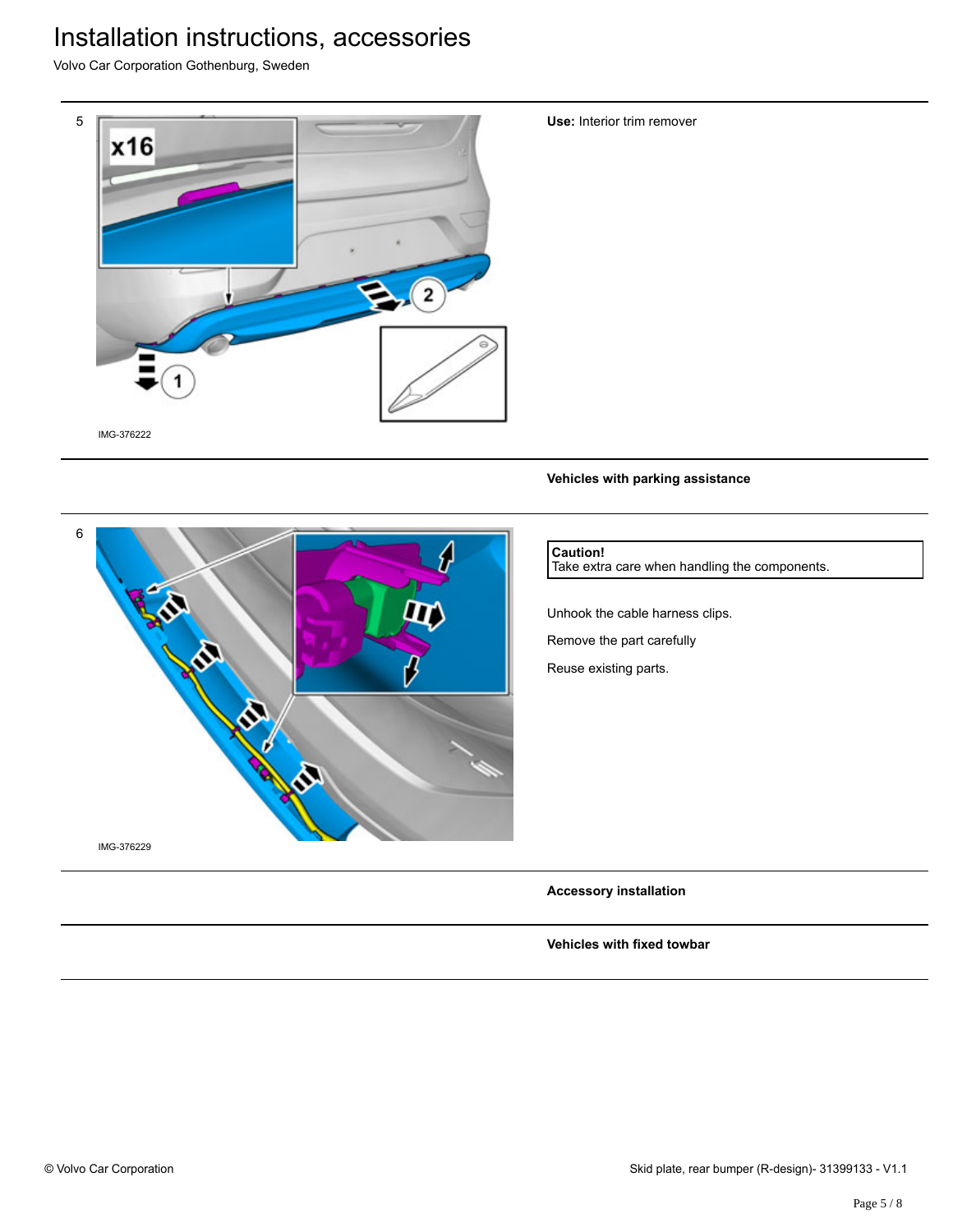Volvo Car Corporation Gothenburg, Sweden



#### **Vehicles with detachable towbar**

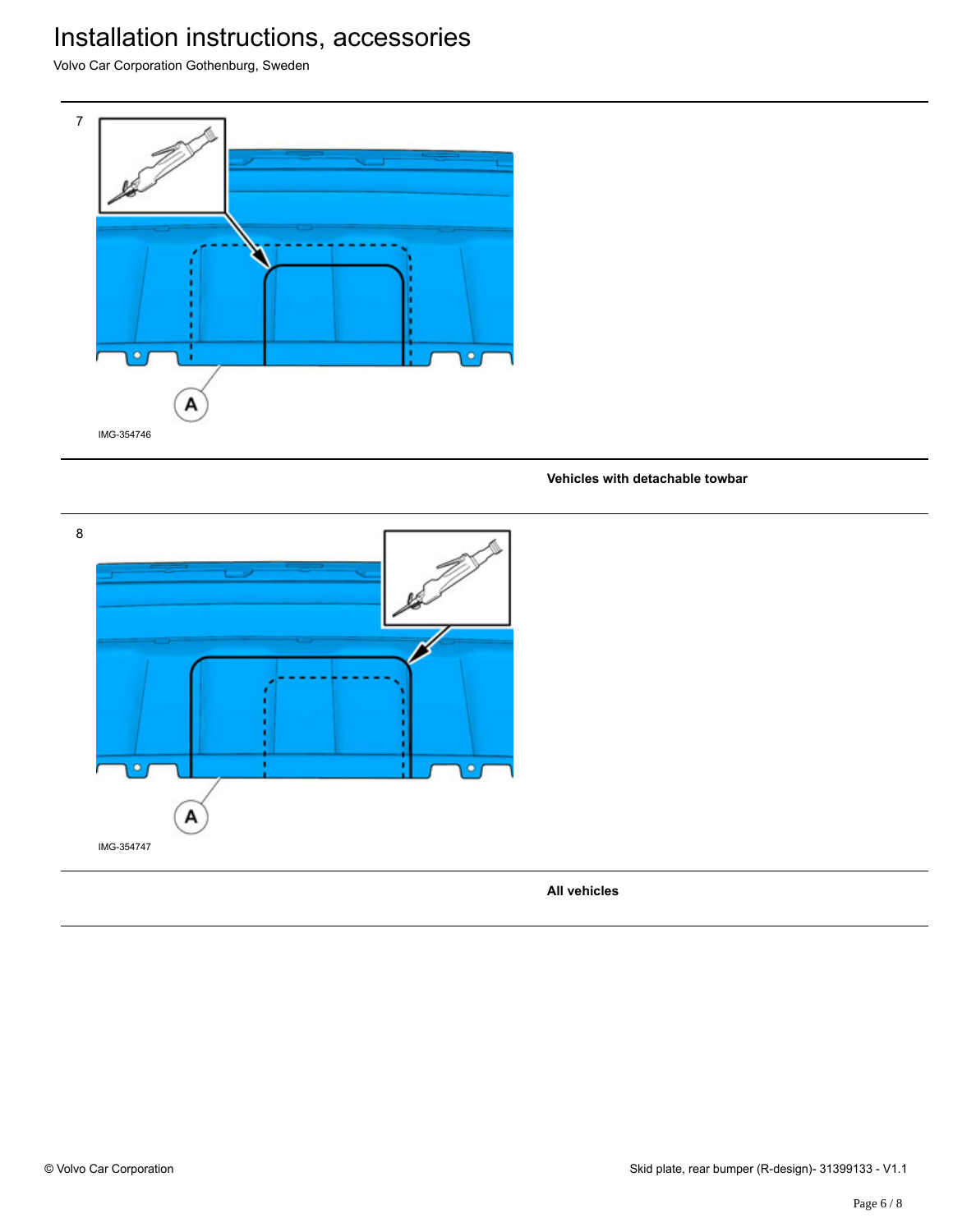Volvo Car Corporation Gothenburg, Sweden



Install component that comes with the accessory kit.

IMG-376530